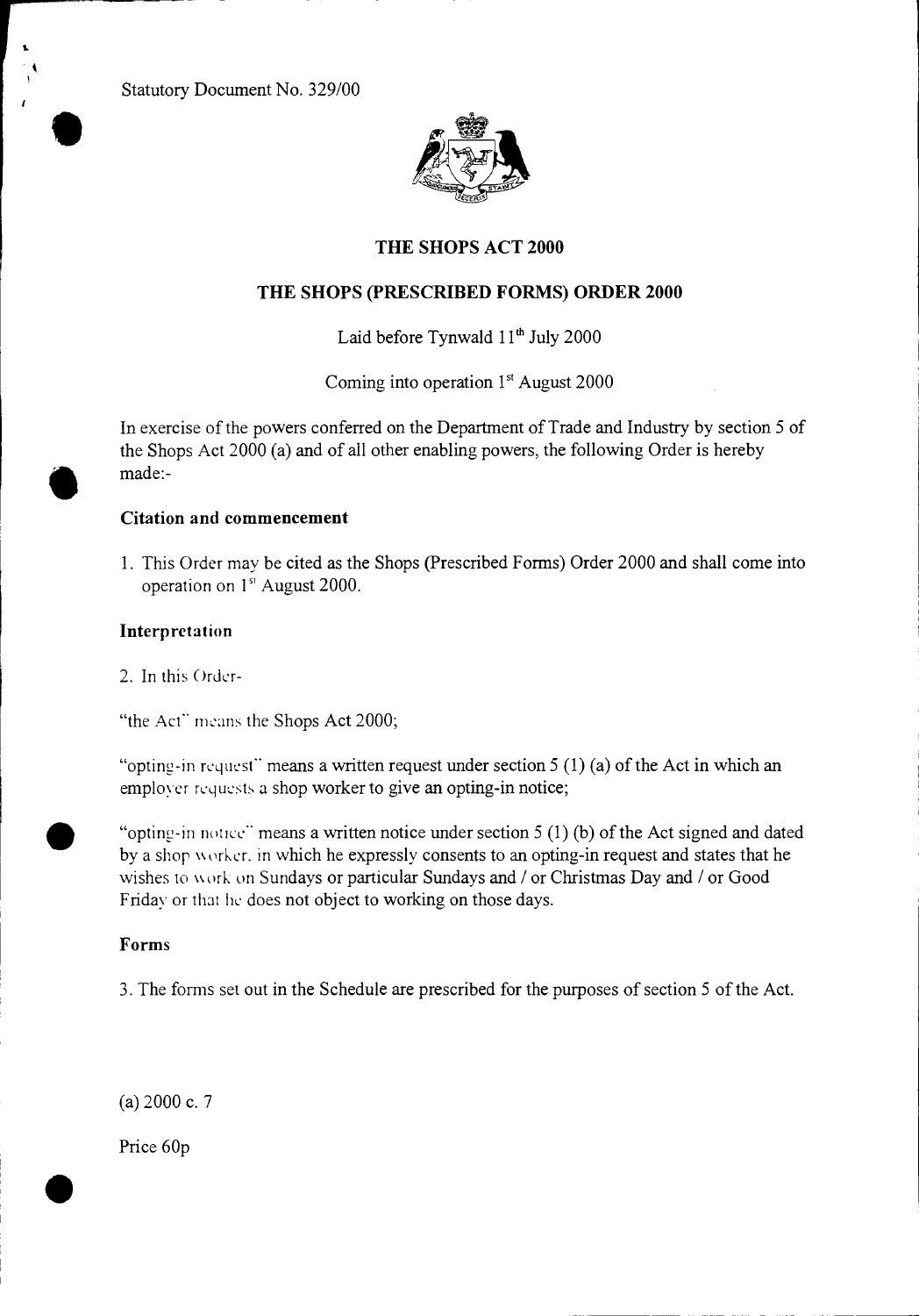Article 3

### **SCHEDULE FORMS**  FORM 1

#### PRESCRIBED FORM OF OPTING-IN REQUEST

Shops Act 2000 Prescribed Form of Opting-in Request

### To **Name of employee**

## Request for you to opt-in to working on **Sundays or date(s) of particular Sunday(s) and / or Good Friday and / or Christmas Day.**

I would like you to consider working on **Sundays or date(s) of particular Sunday(s) and / or Good Friday and / or Christmas Day.** If you have no objection to this proposal I would request that you complete and return to me the enclosed "opting-in notice".

An "opting-in notice" is a written form signed and dated by you, in which you give your consent to my request and state that you wish to work on those days or that you do not object to working on those days.

The law states that, unless you are willing to sign an opting-in notice, you cannot be obliged to work on those days and you would have the right to complain to the Employment Tribunal if because of your refusal to work on those days **name of (sole trader) (partnership) or (company)** were to dismiss you or do something else detrimental to you, such as, for example, fail to promote you. If you do not wish to work on those days or object to working on those days you should not complete the opting-in notice. (However, for administrative purposes it would be helpful if you would let me know if this is your decision).

Please note that if you decide to complete the opting-in notice and then change your mind at some point in the future you may give me an "opting-out notice", a signed and dated letter from you which states that you object to working on those days. You will then have the right not to do shop work on those days once one month has passed from the date on which the notice is given.

If you intend to give me an opting-in notice the law states that it must be given no earlier than a week after you receive this request and no later than three weeks after you receive it.

#### **Date (which must be on or after the employee's commencement date)**

#### **Signed**

**Name of employee's manager** on behalf of **name of (sole trader) (partnership) or (company)** 

Enclosures:

- 1. opting-in notice
- 2. proposed terms and conditions for your working on **Sundays or date(s) of particular Sunday(s) and / or Good Friday and / or Christmas Day.**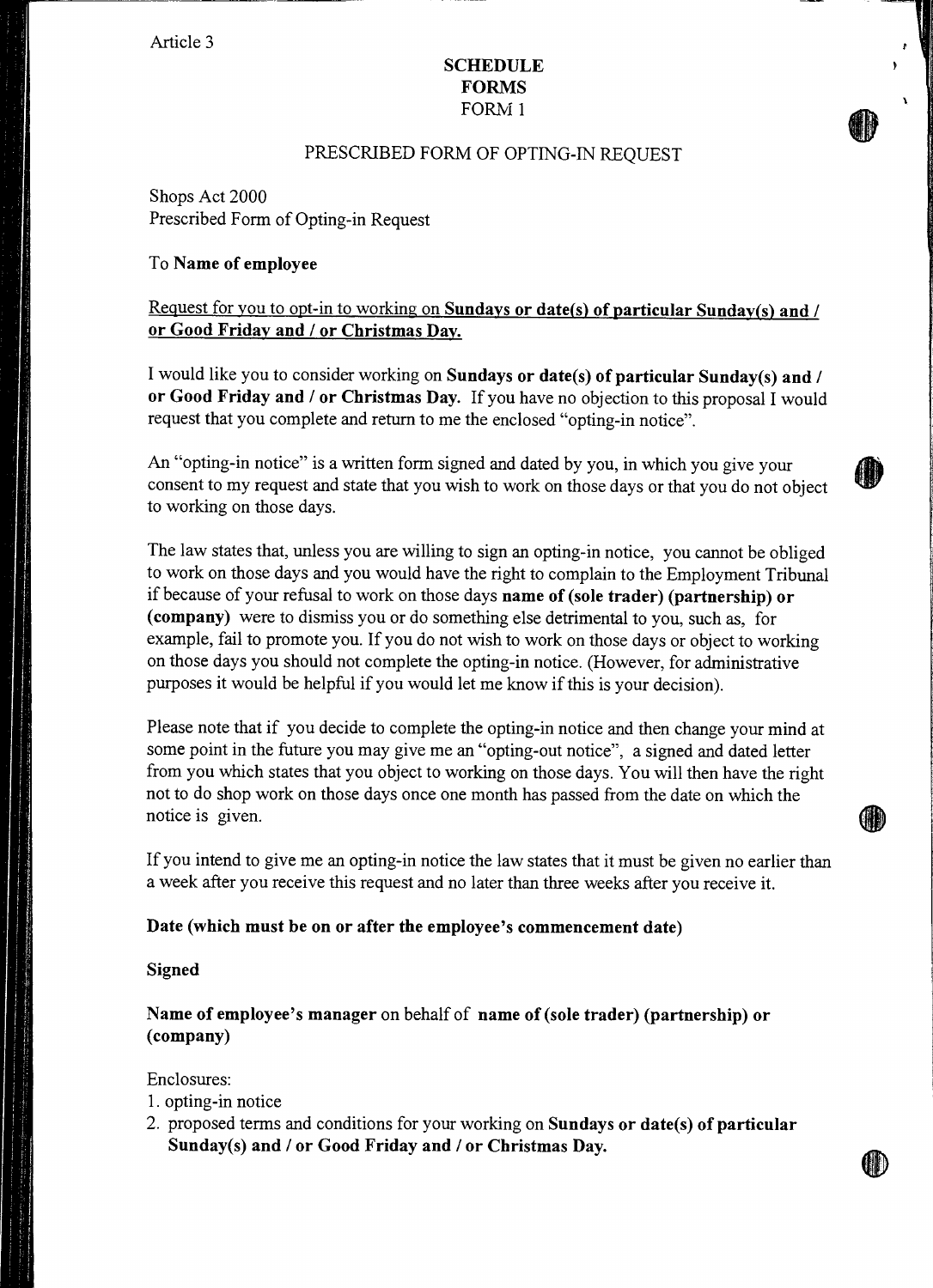## FORM 2

## PRESCRIBED FORM OF OPTING-IN NOTICE

Shops Act 2000 Prescribed Form of Opting-in Notice

## To Name of employee's manager

## My Consent to Working on **Sundays or date(s) of particular Sunday(s) and / or Good Friday and / or Christmas Day.**

I received your written request on **date** that I complete and return to you this "opting-in notice".

I agree to opting-in to working on **Sundays or date(s) of particular Sunday(s) and / or Good Friday and / or Christmas Day** and confirm that I do not object to working on those days.

I understand that, should it be my wish in the future, I can give an "opting-out notice" to you and I will then have the right not to do shop work on those days once one month has passed from the date on which the notice is given.

### Date

 $\mathbf{I}$ 

(NOTE : if you decide to opt-in, the law states that this form must be given to your employer between 7 and 21 days from the date you receive his request).

**Signed** 

IID

**Name of employee**